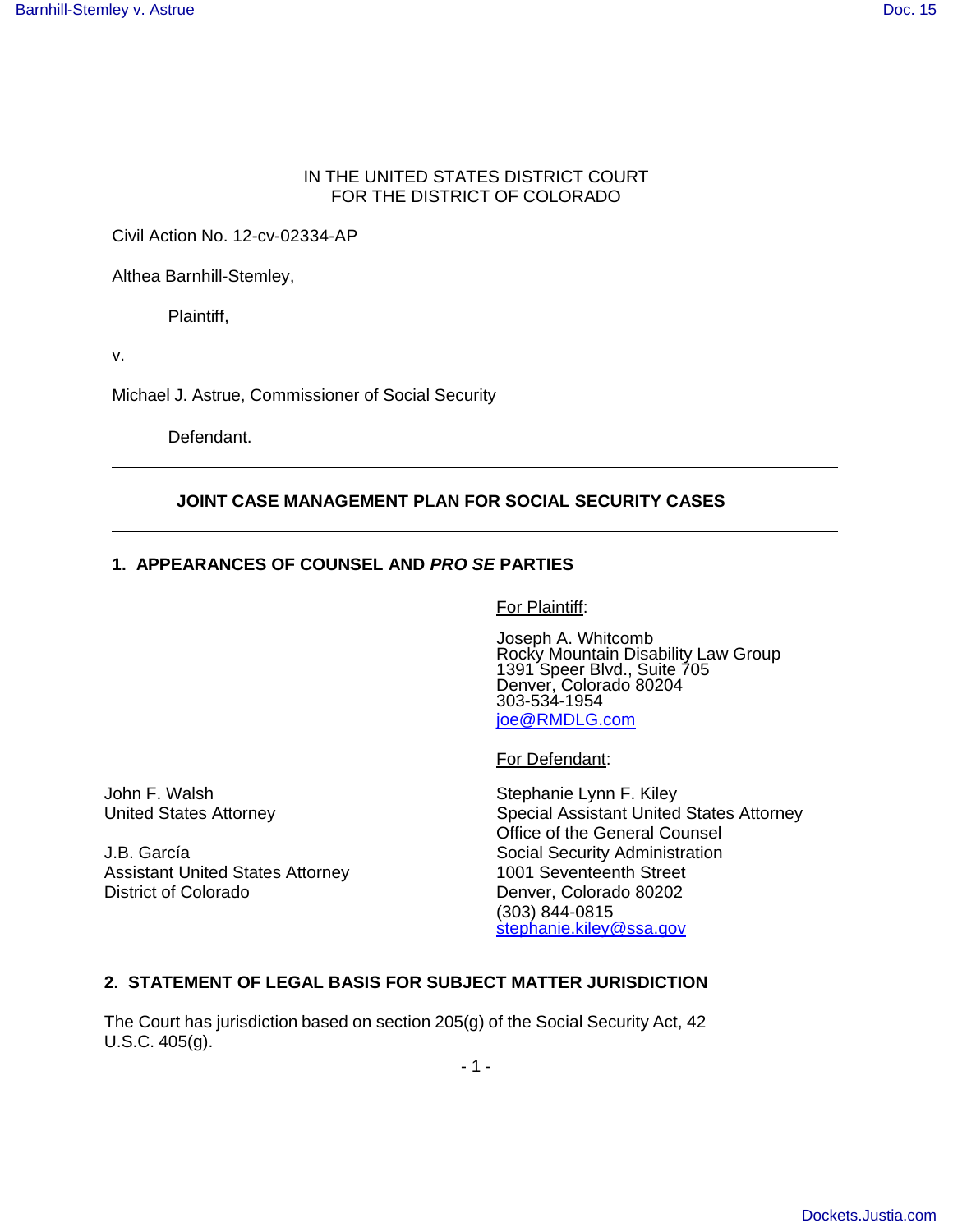# **3. DATES OF FILING OF RELEVANT PLEADINGS**

- **A. Date Complaint Was Filed: August 31, 2012**
- **B. Date Complaint Was Served on U.S. Attorney's Office: November 14, 2012**
- **C. Date Answer and Administrative Record Were Filed: January 16, 2013**

# **4. STATEMENT REGARDING THE ADEQUACY OF THE RECORD**

The parties, to the best of their knowledge, state that the administrative record is complete and accurate.

# **5. STATEMENT REGARDING ADDITIONAL EVIDENCE**

Neither party intends to submit additional evidence.

# **6. STATEMENT REGARDING WHETHER THIS CASE RAISES UNUSUAL CLAIMS OR DEFENSES**

The parties, to the best of their knowledge, do not believe the cases raises unusual claims or defenses.

# **7. OTHER MATTERS**

The parties have no other matters to bring to the attention of the Court.

# **8. BRIEFING SCHEDULE**

The parties request the following briefing schedule, which is outside of the standard time frame, due to Defendant's case load:

- **A. Plaintiff's Opening Brief Due: March 29, 2013**
- **B. Defendant's Response Brief Due: April 29, 2013**
- **C. Plaintiff's Reply Brief (If Any) Due: May 14, 2013**

# **9. STATEMENTS REGARDING ORAL ARGUMENT**

- **A. Plaintiff's Statement:** Plaintiff does not request oral argument.
- **B. Defendant's Statement:** Defendant does not request oral argument.

 $-2-$